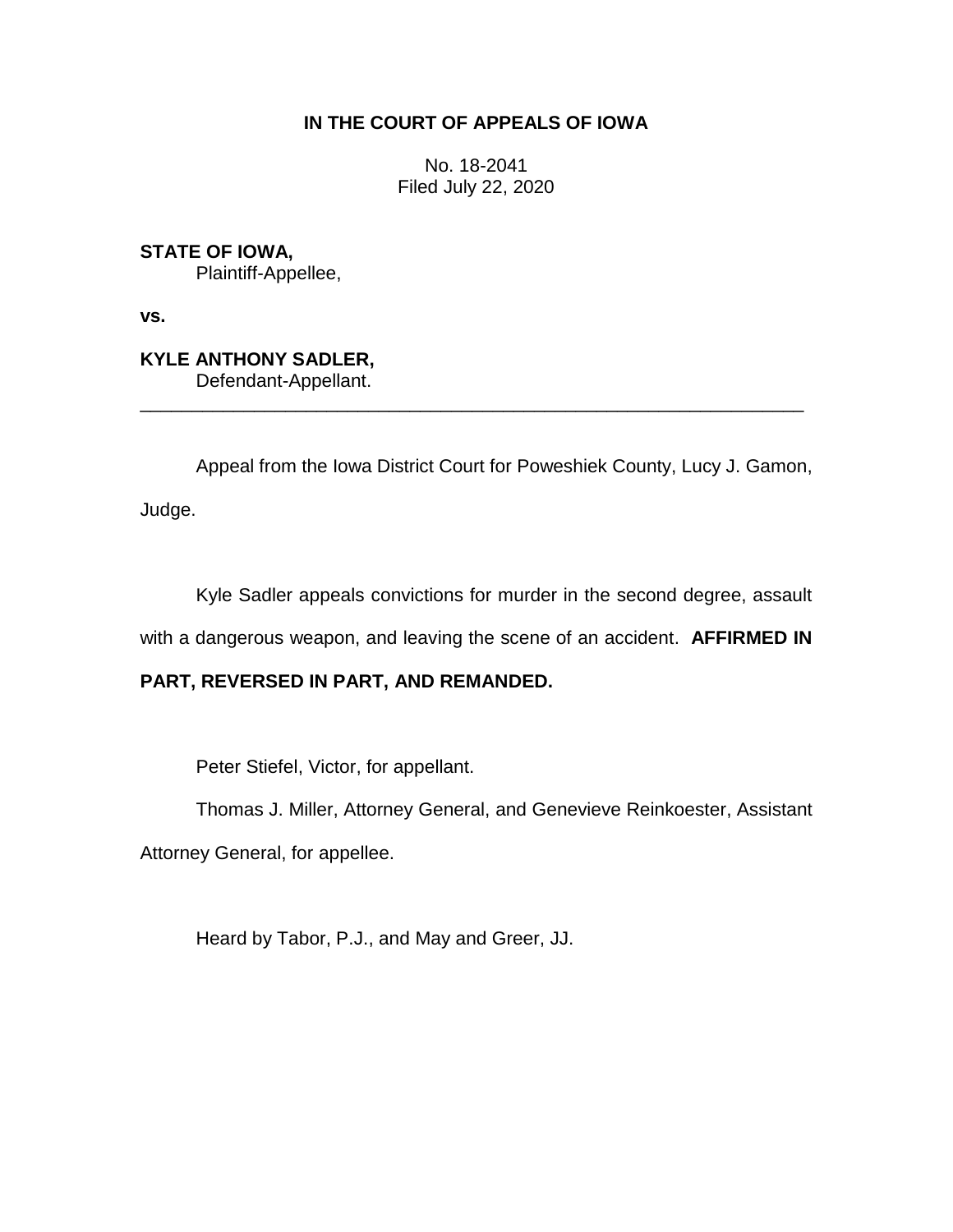### **TABOR, Presiding Judge.**

A jury found Kyle Sadler guilty of murder in the second degree and three counts of assault with a dangerous weapon. The jury also found Sadler guilty of operating while intoxicated (OWI) and four counts of leaving the scene of an accident. The verdicts followed the State's evidence showing Sadler, driving a flatbed truck, chased a Mustang at high speeds down a gravel road. Sadler's truck struck the back of that car, ejecting the driver. The driver died and three passengers sustained serious injuries.

On appeal, Sadler contends the State offered insufficient evidence to show he intentionally struck the Mustang or that he acted with malice aforethought, elements of the murder charge. He also argues the State failed to prove he had the specific intent necessary for the assault counts. Beyond contesting the sufficiency of the evidence, Sadler claims his trial counsel was ineffective in handling two jury instructions. Finally, Sadler contends the district court erred in failing to merge the four counts of leaving the scene of an accident. We grant relief on the final issue only.

### **I. Facts and Prior Proceedings**

 $\overline{a}$ 

An ongoing feud between two factions of young people, in their early twenties, led to a fatal car crash in June 2017. The hostility centered on Shaden Wyatt and his unrequited feelings for Hannah Sisco. Wyatt threatened Sisco's associates Ty Johnson and Jarrett Mitchell.<sup>1</sup> Sadler allied himself with Wyatt, his housemate and

 $1$  Jarrett testified he also goes by the last name Bristow. But we will call him Mitchell in this decision.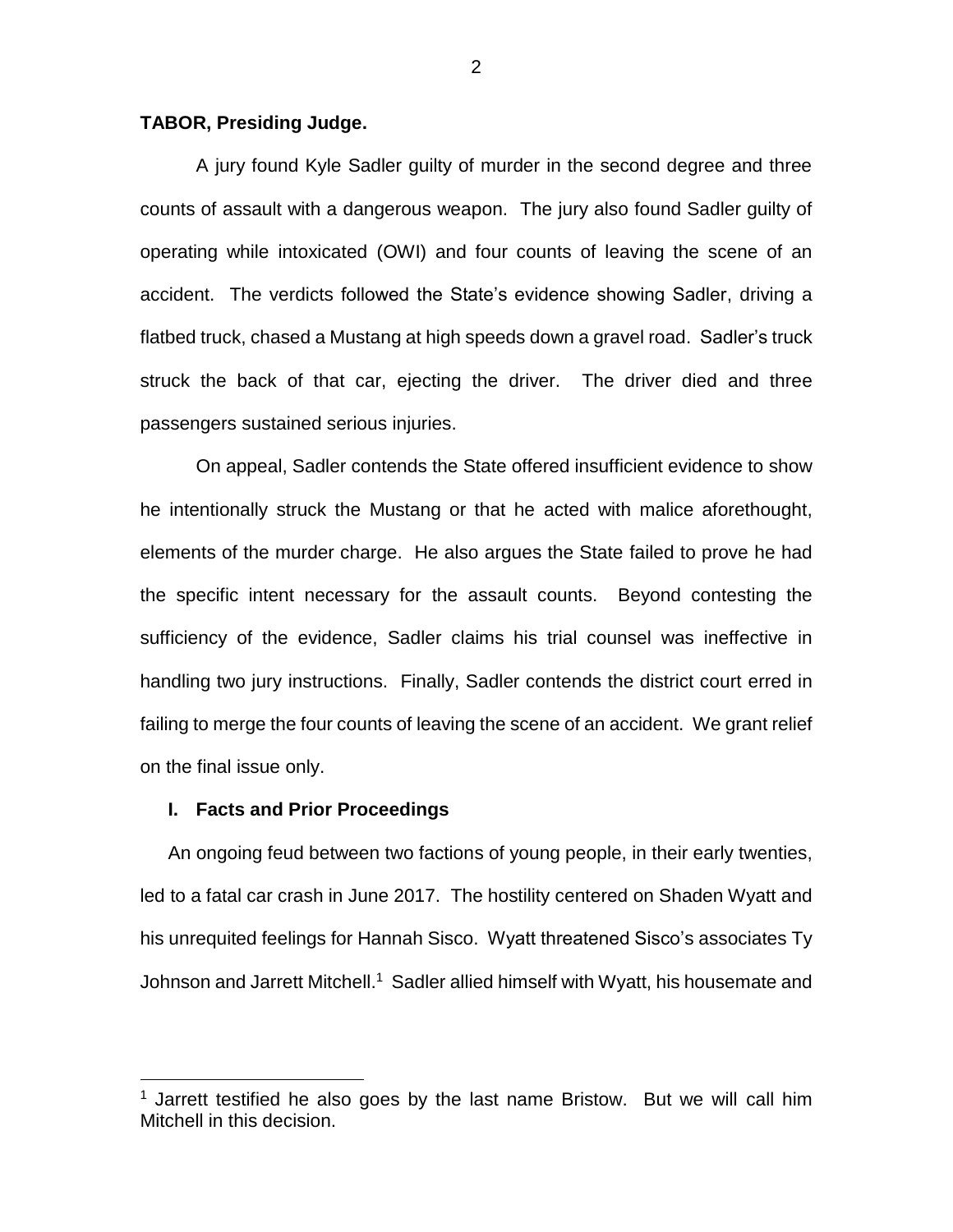long-time friend. Fatefully, the parties who instigated the feuding were only tangentially touched by its wake.

Roughly a week before the deadly collision, Wyatt argued with Sisco and threatened to kill Johnson. A few days after that threat, Wyatt chased Sisco in his yellow S-10 pickup truck at high speeds. Sisco recalled Sadler riding in the back of Wyatt's pickup holding a baseball bat. $2$  In the same time frame, Sisco received a "snap chat" from Wyatt's phone saying, "the graveyard's close." Sisco viewed the message as a death threat.

Then one evening in early June, Sisco, Mitchell, and Johnson—along with their friends Riley Ely, Robert Dimit, Acacia Torbensen, and Amanda Bristow gathered at Dylan Sheet's house. Witnesses testified Mitchell called Wyatt to say, "Stop harassing Ty and Hannah." Unrepentant, Wyatt told Mitchell "he was going to slit his throat." The two decided they would meet that night to settle the matter.

So the group of eight people at Sheet's house loaded into three cars and drove to Wyatt's residence near Malcom, Iowa to confront him. Wyatt lived with his friend Sadler in a house about six miles down a gravel road. Ely drove his Mustang; his passengers were Sheets, Dimit, and Torbensen.

Most of the group expected a face-off at Wyatt's house. But according to their testimony, only a few envisioned the violent brawl that ensued. As Ely's car arrived, Wyatt appeared from behind a bush, crashing a baseball bat into the windshield. In response, Ely left his car and began fighting Wyatt. Soon Mitchell,

 $2$  Sadler insists he was not in the vehicle with Wyatt and that he heard about this chase from his twin brother.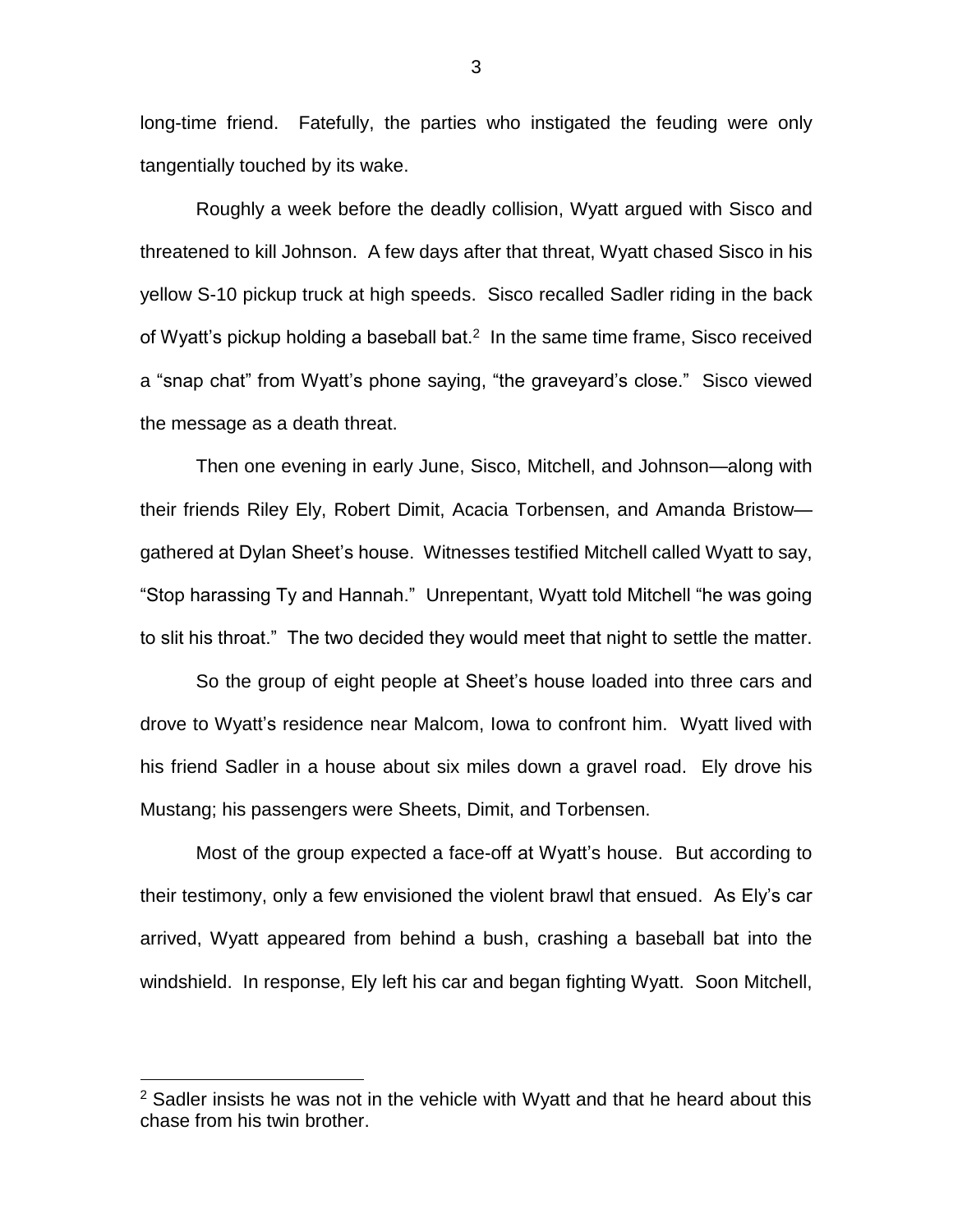Dimit, and Sadler joined in. Most of the testimony puts Ely, Mitchell, Dimit, Sadler, and Wyatt in the fray—the involvement of Sheets and Johnson is less clear.<sup>3</sup>

According to Sadler's testimony, he tried to get Mitchell and Ely off Wyatt. But when Mitchell warned—"you want some of this too"—Sadler backed off. Sadler testified he decided on a different tact to break up the fight: "I was going to push the brush pile with the S-10 pickup, but instead it went over it a little bit and got stuck." The State's witnesses perceived Sadler's intent as more menacing: "He tried to aim towards Shaden and Jarrett and Riley with the truck." They insisted if Sadler had not become stuck, the yellow S-10 truck would have hit them.

After the brush pile stopped the truck's momentum, someone yelled they would call police. The State's witnesses couldn't recall who said it. But Sadler and Wyatt testified it was Sadler who threatened to "call the cops." At the mention of police, the visitors left in their cars. The time was about 10:30 p.m. Ely's Mustang was the last car to leave with passengers Sheets, Dimit, and Torbensen. A few minutes after Ely departed, Sadler climbed into a red Chevy Silverado flatbed pickup truck and chased them.<sup>4</sup> Sadler did so even after Wyatt and Loftin advised him not to go.

Ely had been driving for a couple of miles before his passengers noticed headlights approaching quickly from behind. Soon after, Sadler's truck crested the hill. The truck veered toward the ditch. The truck then corrected and rammed the Mustang's rear end, sending it into the ditch. Passenger Sheets testified: "We

<sup>&</sup>lt;sup>3</sup> Sadler and Wyatt asserted Sadler had limited involvement.

<sup>&</sup>lt;sup>4</sup> Garrett Loftin, a neighbor, had driven that truck to Wyatt's residence on the night of the fight and left the keys in the ignition.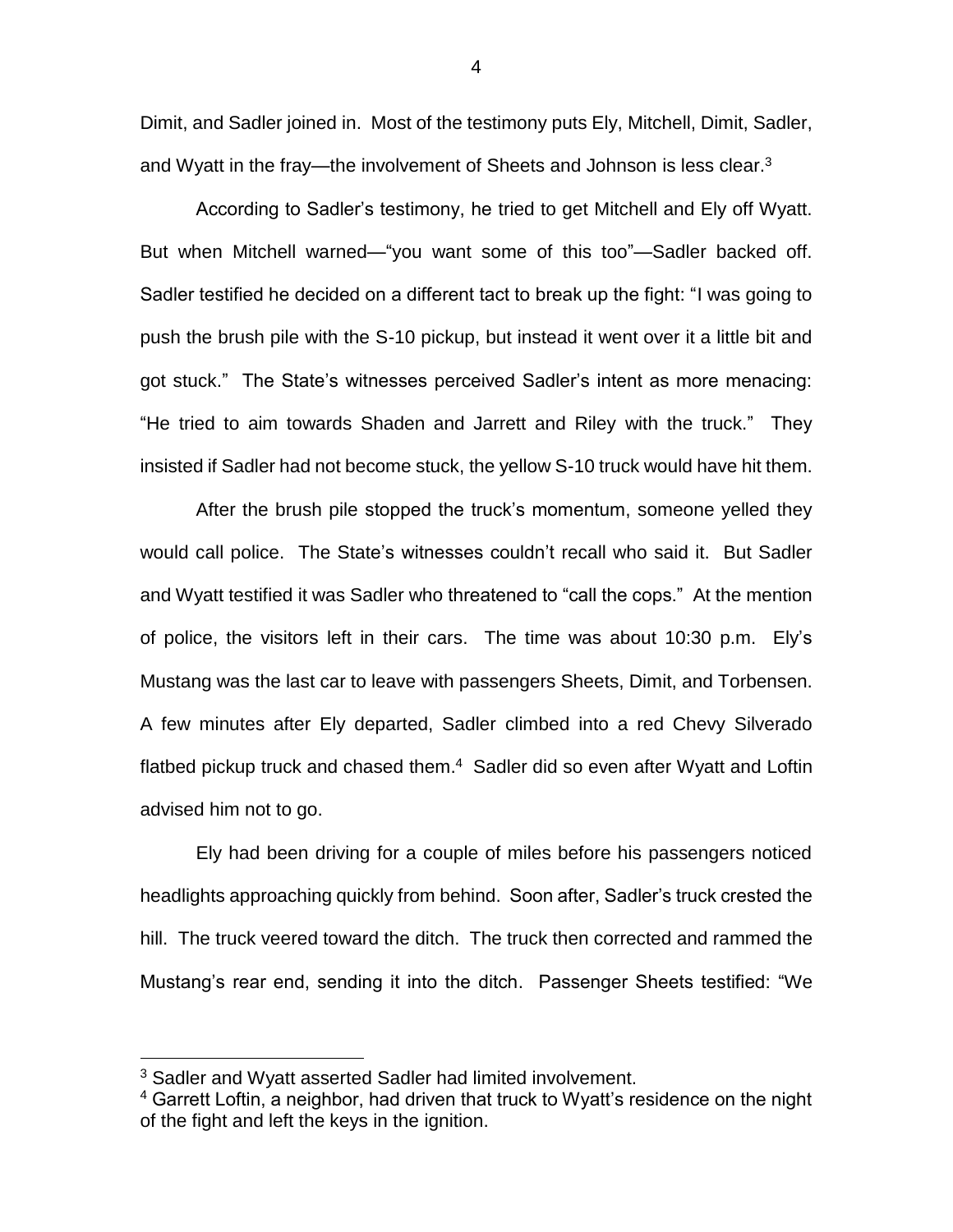rear-ended so hard that it blew the back window out of the car, and the trunk lid flew off. We went into the ditch on the east side of the road." Flames slowly engulfed the Mustang. The impact ejected Ely, who died at the scene. The other three passengers were seriously injured.

Sadler's truck also went into the ditch. After the crash, several witnesses saw him run from the scene.<sup>5</sup> Sadler testified he left because he did not have his cell phone with him. He reportedly knocked on a neighbor's door to ask for help but received no answer. Sadler testified when he got back home, he still couldn't find his cell phone and the house had no landline. Sadler said he didn't go back to the scene because he feared someone would attack him.

A few hours after the collision, Deputy Steve Kivi found Sadler sleeping at his home. At first, Sadler said he chased the Mustang because "he was mad" that "these guys were beating the shit out of his buddy Shaden." Sadler told Deputy Kivi that Ely applied his brakes, causing Sadler to rear-end the Mustang. When asked about leaving the scene, Sadler told the deputy that he was scared and did not know what to do.

Sadler's explanation varied a bit as time went on. Later that summer, Deputy Kivi talked with Sadler again. This time, Sadler said he pursued the cars because "he was trying to get a license plate number" so he could call the sheriff. The deputy interviewed Sadler a third time in September. Sadler explained he chased Ely's car because he didn't know what to do after the fight, he had never

<sup>&</sup>lt;sup>5</sup> Mitchell recalled seeing Sadler and Wyatt at the collision. But the other witnesses only saw Sadler leave the scene. Sadler and Wyatt denied Wyatt was in the truck at the time of the collision.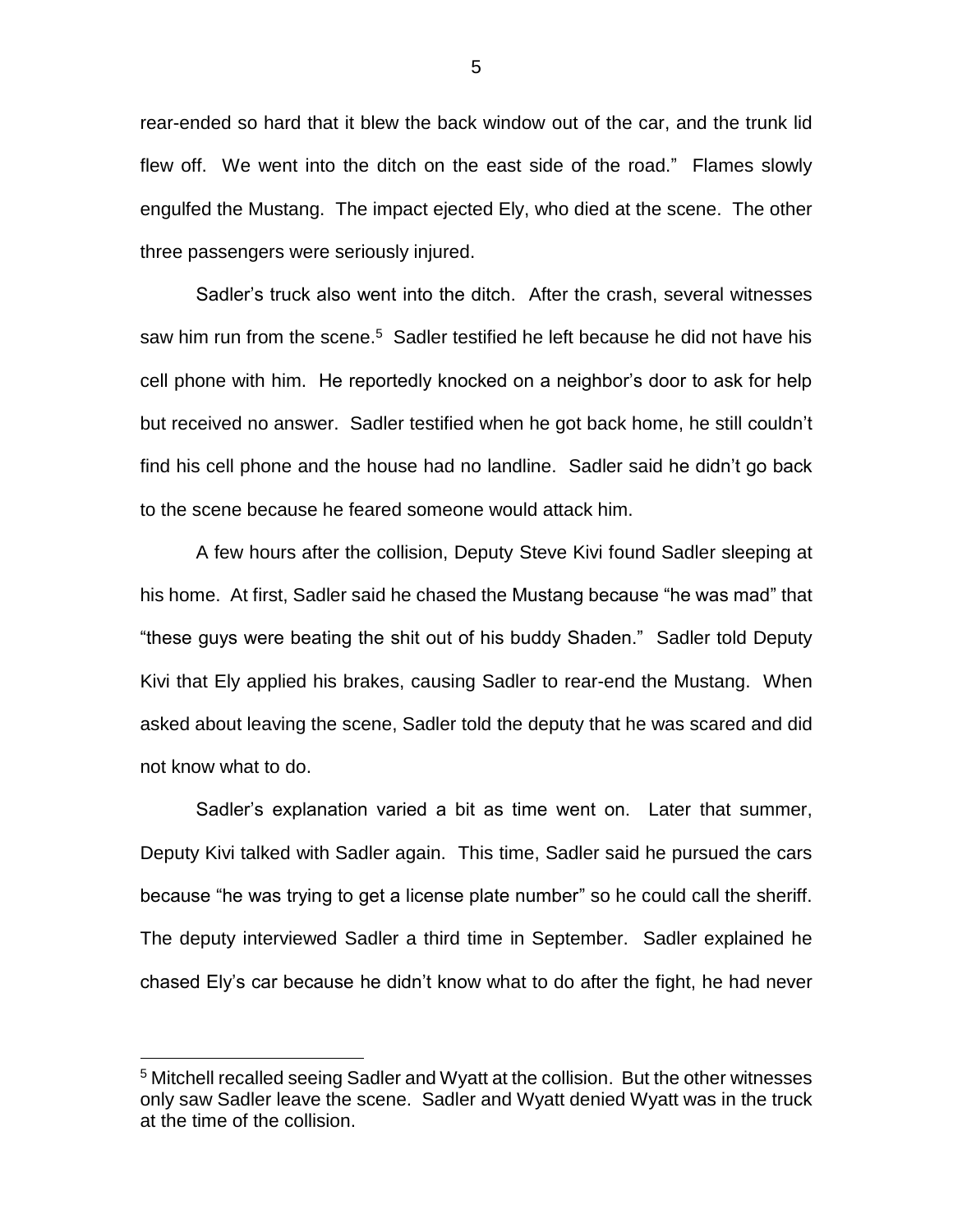been in that situation before, and he had "adrenaline running" through him. When asked about leaving the scene, Sadler said he left because Mitchell threatened to kill him. At trial, Sadler testified that when he climbed into the flatbed he was "sad and upset with what just happened." He said his intent was to "catch up to the guys and ask them why they had done that." He also intended to say, "they were never allowed back there after what they had just done."

Sadler estimated he was driving between 50 and 60 miles per hour as he tried to catch up with the Mustang. He said he didn't expect Ely's car to be so close when he crested the hill. Sadler remembers seeing what he thought might be brake lights. But he explained the dust from the gravel limited the visibility. Sadler insisted there was "not enough time" to brake before colliding with Ely's car.

Accident reconstruction experts painted a different picture. Iowa State Patrol Troopers Matt Schwenn and Korey Reule estimated the pre-impact speed of Sadler's truck was 90 miles per hour, while the Mustang was traveling at about 60 miles per hour. The troopers determined there were no "pre-impact marks as far as braking or skid marks" from either vehicle. According to the State's witnesses, Ely was not driving unsafely but was following another car at the time.

Trooper Reule conducted a follow-up investigation in September. Sadler admitted drinking three bottles of beer before the collision. A urine sample taken from Sadler after the crash also tested positive for methamphetamine.<sup>6</sup>

In January 2018, the State charged Sadler with nine counts stemming from the June collision. The charges included second-degree murder in violation of

 $\overline{a}$ 

6

<sup>&</sup>lt;sup>6</sup>Sadler testified he used methamphetamine that morning and was no longer feeling its effects that evening.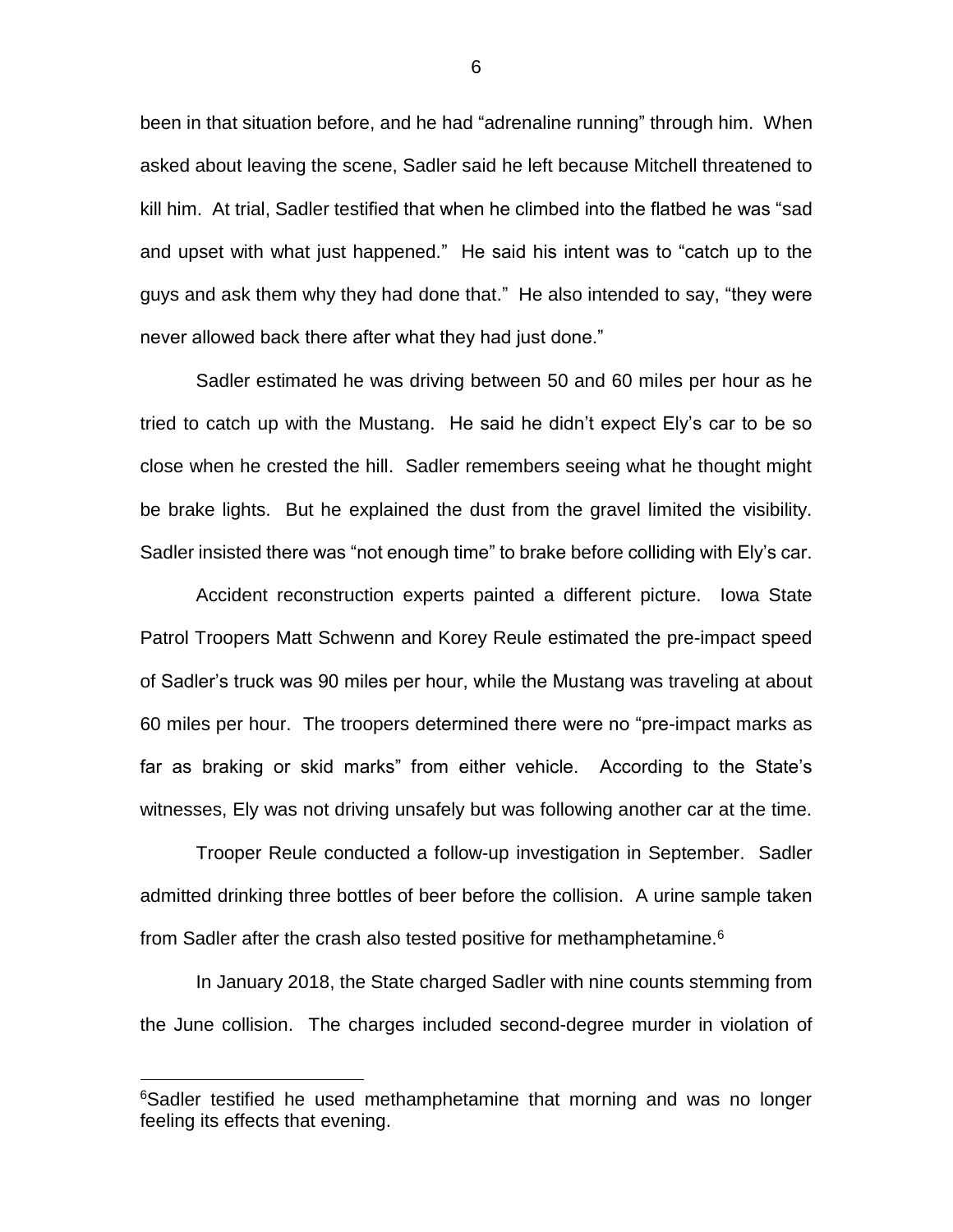Iowa Code section 707.3 (2017), three counts of assault with a dangerous weapon in violation of section 708.2(3), four counts of leaving the scene of an accident in violation of section 321.261, and OWI in violation of section  $321J.2.^7$  The case proceeded to trial in August 2018. The jury found Sadler guilty of all nine counts after less than four hours of deliberation.

In November 2018, the district court entered judgment on all counts. The court sentenced Sadler to a term not to exceed fifty years (with a seventy percent mandatory minimum) for the murder, running the other terms concurrently. Sadler filed a notice of appeal that same day.

#### **II. Analysis**

 $\overline{a}$ 

## **A. Sufficiency of the Evidence**

We review sufficiency challenges for correction of errors at law. *State v. Tipton*, 897 N.W.2d 653, 692 (Iowa 2017). We uphold guilty verdicts if they are supported by substantial evidence. *Id*. Substantial evidence would convince a rational trier of fact that the defendant is guilty beyond a reasonable doubt. *Id.* We view all relevant evidence in the light most favorable to the State. *Id.* If evidence raises only suspicion, speculation, or conjecture, it is not substantial. *State v. Howse*, 875 N.W.2d 684, 688 (Iowa 2016). We consider all evidence in the record, not just the evidence supporting guilt. *Tipton*, 897 N.W.2d at 692 (citing *State v. Torres*, 495 N.W.2d 678, 681 (Iowa 1993)).

<sup>&</sup>lt;sup>7</sup> Sadler does not challenge the OWI conviction on appeal.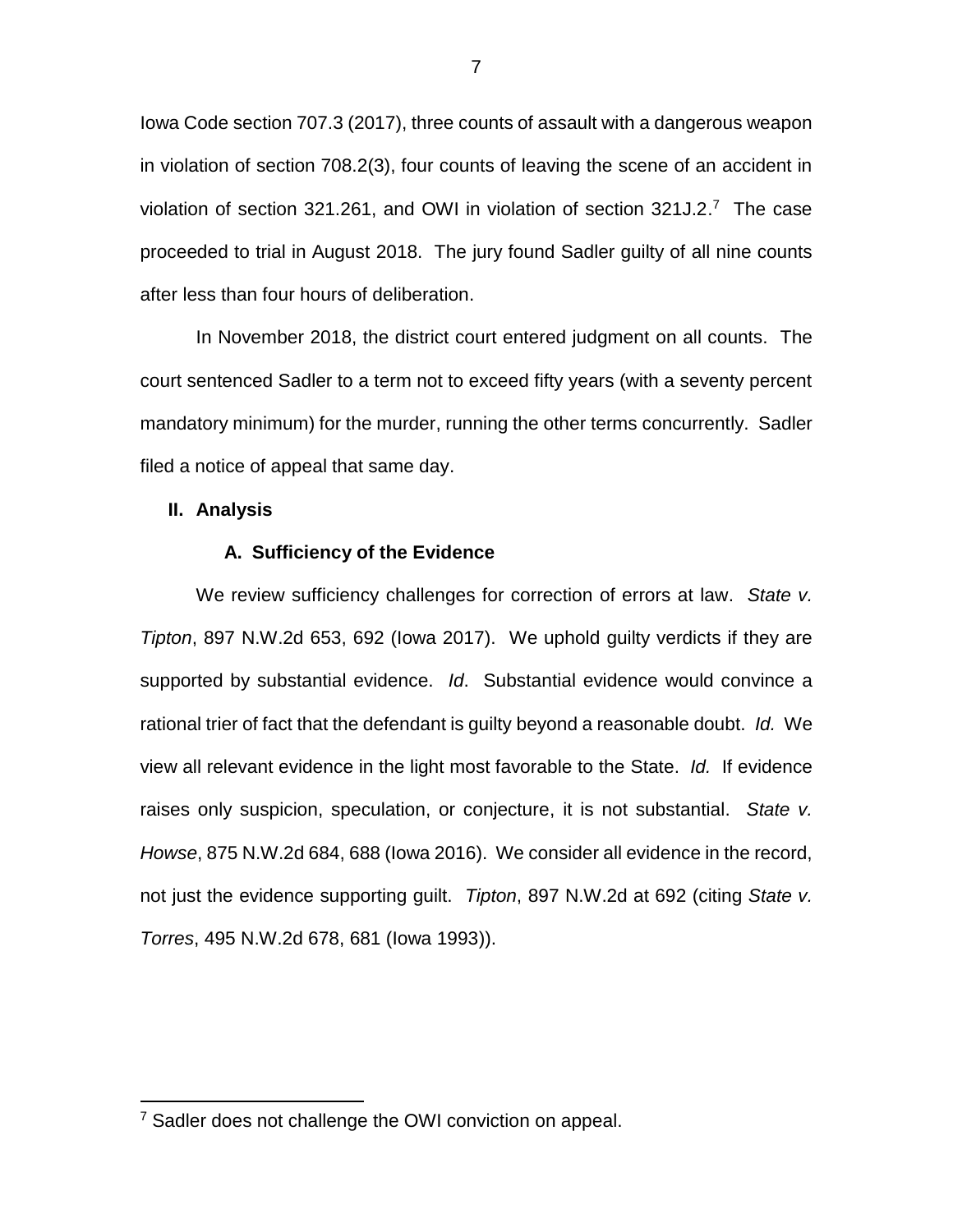# **1. Murder in the Second Degree**

To convict Sadler of second-degree murder, the State needed to prove beyond a reasonable doubt these elements:

1. On June 8, 2017, [Sadler] used his vehicle to intentionally strike Riley Ely's vehicle.

2. Riley Ely died as a result of [Sadler] intentionally striking Riley Ely's vehicle.

3. [Sadler] acted with malice aforethought.

Sadler contests the first and third elements. He contends the State didn't prove he intentionally struck Ely's vehicle. $8$  And he also argues the record lacks sufficient evidence of malice aforethought to support the verdict of murder in the second degree.

We start with the first element: did the State present enough proof for the jury to find Sadler intentionally struck Ely's vehicle? Second-degree murder requires proof of a general criminal intent, rather than the specific intent to kill required for first-degree murder. *See State v. Klindt*, 542 N.W.2d 553, 555 (Iowa 1996). In other words, the State had to prove the death was not accidental. *See Anfinson v. State*, 758 N.W.2d 496, 504 (Iowa 2008).

Promoting his accident defense, Sadler points to evidence that the visibility was poor and Riley's vehicle may have been slowing down. Sadler also contends

<sup>&</sup>lt;sup>8</sup> Sadler raises this issue as ineffective assistance because defense counsel concentrated on the element of malice aforethought when moving for judgment of acquittal. But counsel also argued, "This is just as easily explained as being a situation where an unfortunate motor vehicle accident occurred." Given this statement, we conclude it was "obvious and understood" by opposing counsel and the district court that Sadler was challenging the intentional nature of the collision. *See State v. Albright*, 925 N.W.2d 144, 150 (Iowa 2019) (discussing exception to error-preservation rule). Thus, we will address both elements as preserved error.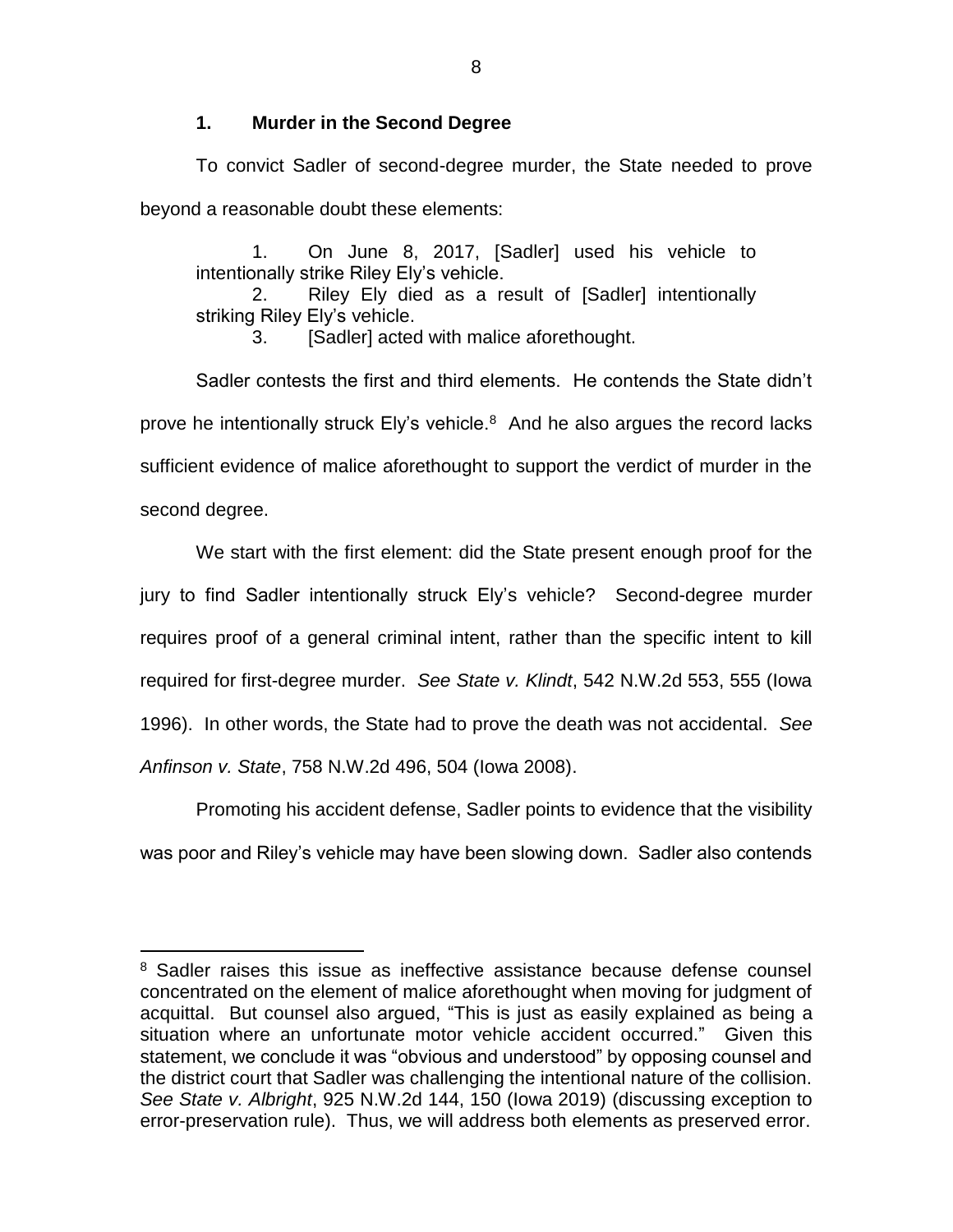his substance use may have slowed his reaction time. Finally, he highlights his own testimony that he did not mean to strike the Mustang.

Determining the plausibility of Sadler's explanations was the jury's function. *See State v. Musser*, 721 N.W.2d 758, 761 (Iowa 2006). Viewing the record in the light most favorable to the State, we find substantial evidence to support the general intent element. The sheer force of the collision undermined Sadler's claim of accident. Sadler crashed the flatbed truck into the back of the Mustang with enough velocity to smash the rear window and eject the driver. Troopers estimated Sadler was driving thirty miles per hour faster than Ely and detected no marks to suggest braking at the scene. The physical evidence supports the finding that Sadler intentionally struck Ely's vehicle.

Beyond the physical evidence, Sadler's conduct both before and after the collision reveal a general criminal intent. Sadler and Wyatt were allies who harbored animosity toward Ely and his companions. Before the collision, Ely and seven others showed up at the house Sadler shared with Wyatt. As they fought, Ely's faction outnumbered Wyatt. To protect his friend, Sadler tried to drive a pickup into the group, but a brush pile prevented him from doing so. After seeing Wyatt was injured, Sadler—now enraged—raced after Ely's car in a different pickup truck, despite Wyatt telling him not to go. The jury could believe the resulting collision was not accidental. After the collision, Sadler ran away without stopping to check on anyone. The jurors could have concluded such callous and evasive behavior did not fit with Sadler's claim of accident. *See State v. Wilson*, 878 N.W.2d 203, 214 (Iowa 2016) (explaining immediate flight may be relevant to show consciousness of guilt).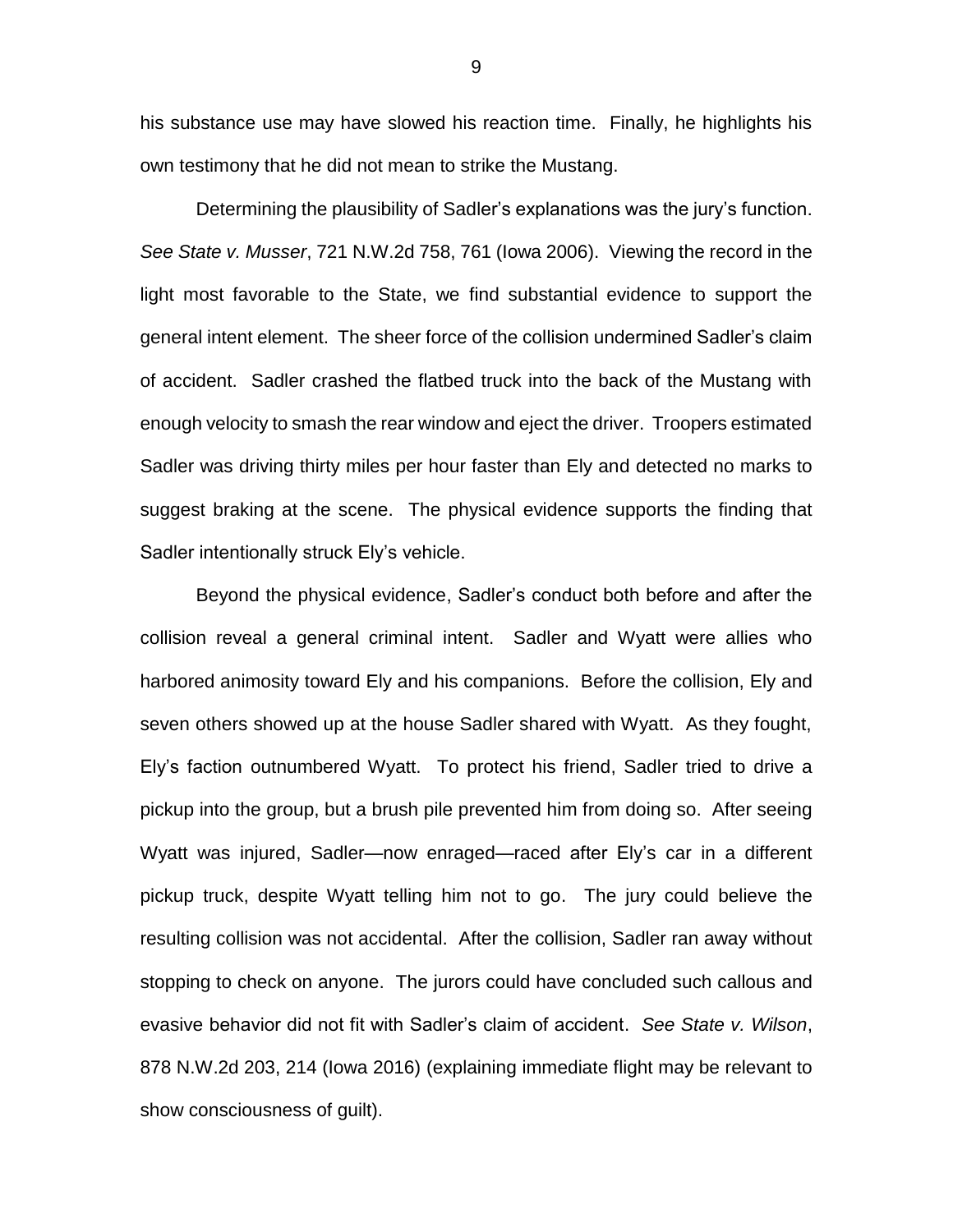Having found substantial evidence to support the jury's determination that Sadler intentionally struck Ely's vehicle, we turn to the element of malice aforethought. The court instructed the jury:

"Malice" is a state of mind which leads one to intentionally do a wrongful act to the injury of another out of actual hatred, or with an evil or unlawful purpose. It may be established by evidence of actual hatred, or by proof of a deliberate or fixed intent to do injury. It may be found from the acts and conduct of the defendant, and the means used in doing the wrongful and injurious act. Malice requires only such deliberation that would make a person appreciate and understand the nature of the act and its consequences, as distinguished from an act done in the heat of passion.

"Malice aforethought" is a fixed purpose or design to do some physical harm to another which exists before the act is committed. It does not have to exist for any particular length of time.

Sadler argues the State presented insufficient evidence that he acted with malice aforethought on the night of the crash. He returns to his testimony that he was chasing Ely only to deliver a warning not to come back. And the dusty conditions contributed to his inability to stop in time to avoid rear-ending the Mustang. As noted above, the jury was free to reject Sadler's version of events. *See State v. Banes*, 910 N.W.2d 634, 639 (Iowa Ct. App. 2018); *see also State v. Thornton*, 498 N.W.2d 670, 673 (Iowa 1993) (reiterating jury's function is to sort out evidence and "place credibility where it belongs" (citation omitted)).

The evidence undergirding Sadler's intent to collide with Ely's vehicle likewise exposes Sadler's malice aforethought. Sadler backed his friend Wyatt in the ongoing feud with Ely's group. In recent weeks, Wyatt had made serious threats toward members of that group. Foreshadowing the night of the crash, a few days earlier Wyatt had chased Sisco in his pickup at high speeds, possibly with Sadler as his passenger. And fresh in Sadler's mind at the time of the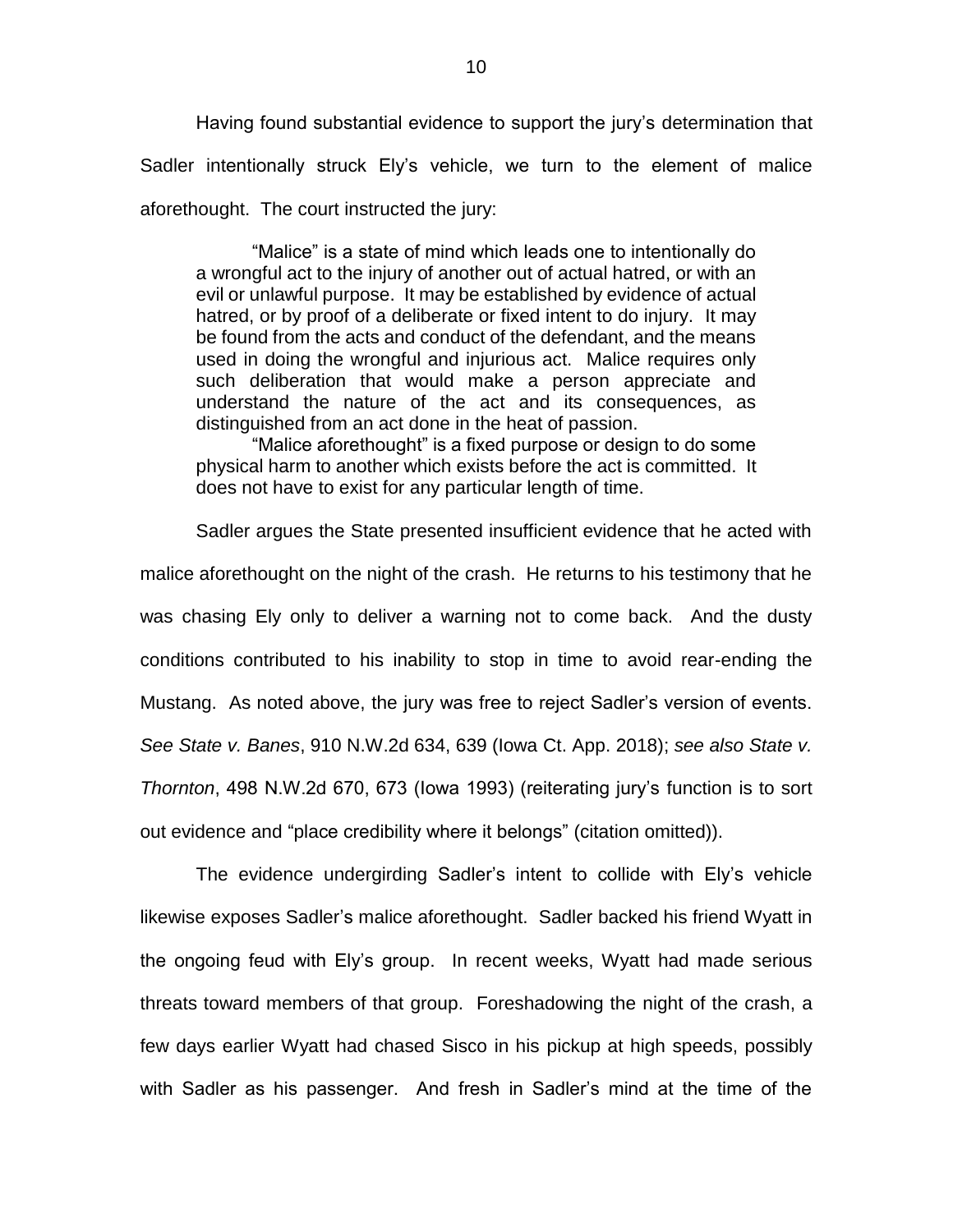collision, Wyatt had taken a beating in the brawl with Ely's group in their yard. After Sadler failed in trying to ram them with the S-10 pickup, the record shows he chased them in the flatbed to finish what he started.

Plus, Sadler's evolving accounts given Detective Kivi for why he chased Ely were more evidence from which the jurors could infer Sadler's guilty knowledge. *See State v. Cox*, 500 N.W.2d 23, 25 (Iowa 1993) (holding false story told by the accused to explain a material fact signifies guilt). At first, Sadler acknowledged he was "mad" when he chased the Mustang. Later, he claimed he wanted to get a license plate number, though he knew that it was Ely's car. Then, Sadler attributed his conduct to "adrenaline running" through him. And finally, at trial, Sadler testified he chased them because he was "upset" and intended to tell them that they were never welcome back. The jurors could have found that Sadler was backtracking from an initial admission of malice.

The trial record, when viewed in the light most favorable to the State, contains sufficient evidence for a rational jury to conclude beyond a reasonable doubt Sadler acted with malice aforethought.

#### **2. Assault with a Dangerous Weapon**

Sadler next challenges the sufficiency of the evidence for the three assault convictions. He contends the State failed to prove he had the specific intent to cause pain or injury or place the occupants of Ely's vehicle in fear of immediate contact that would be painful, injurious, insulting, or offensive. *See* Iowa Code  $§$  708.1(2).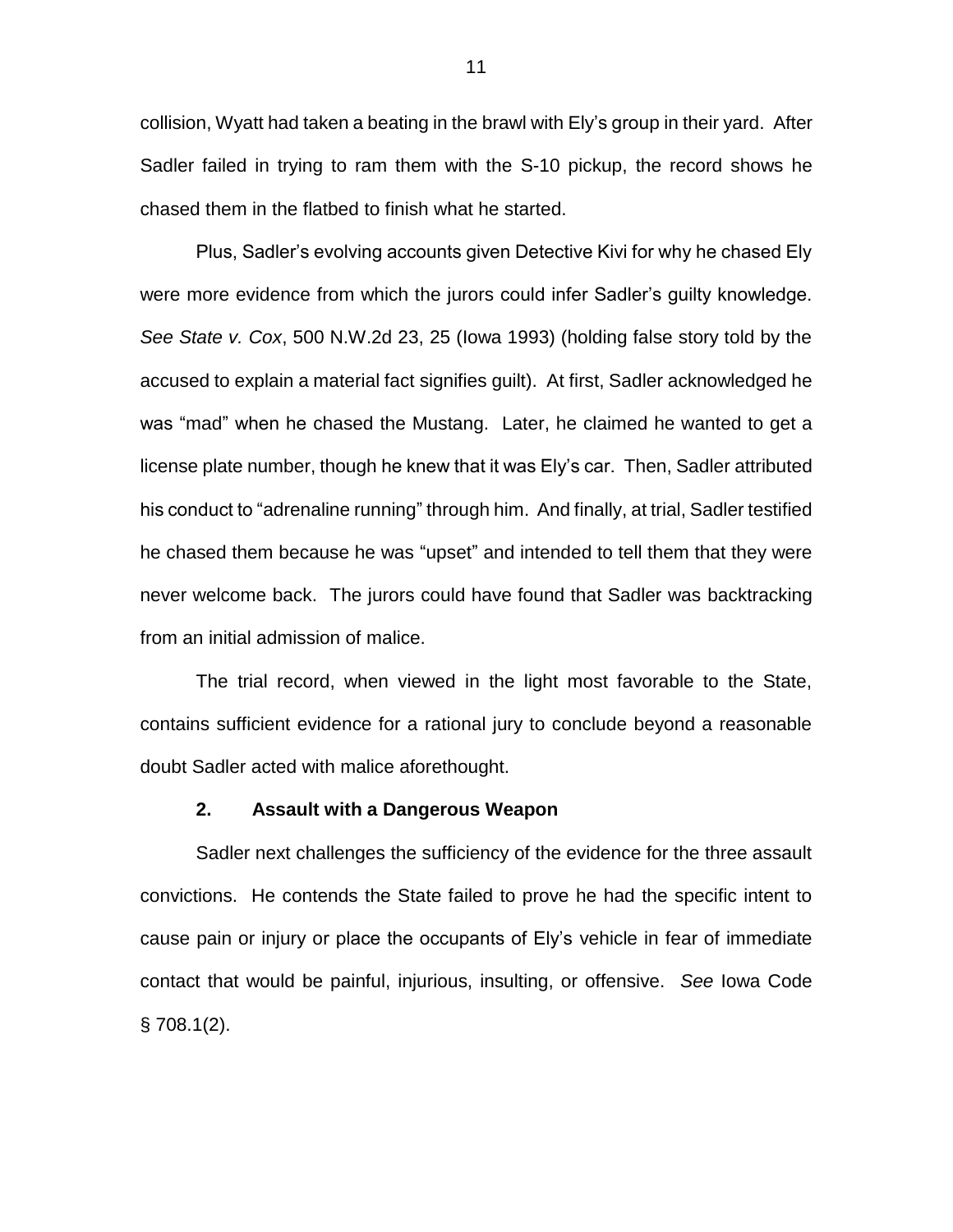To prove assault with a dangerous weapon, the State must show:

1. On June 8, 2017, [Sadler] did an act which was actually intended to cause pain or injury or result in physical contact which was insulting or offensive or place [the victim] in fear of an immediate physical contact which would have been painful, injurious, insulting or offensive to [the victim.]

2. [Sadler] had the apparent ability to do that act.

3. [Sadler] used or displayed a dangerous weapon in the assault.

Assault with a dangerous weapon is a specific intent crime. *See State v. Fountain*, 786 N.W.2d 260, 265 (Iowa 2010). Specific intent means not only being aware of doing an act and doing it voluntarily, but also doing it with a specific purpose in mind. *See State v. Benson*, 919 N.W.2d 237, 247 (Iowa 2018). Because specific intent is seldom capable of direct proof, the State may prove it by circumstantial evidence and reasonable inferences drawn from that evidence. *State v. Walker*, 574 N.W.2d 280, 289 (Iowa 1998). The jury may presume "a person intends the natural consequences of his intentional acts." *State v. Chatterson*, 259 N.W.2d 766, 770 (Iowa 1977).

To contest his assault convictions, Sadler revisits his sufficiency arguments on the murder charge, insisting he did not intend to strike the Mustang. He contends because of the testimony suggesting poor visibility, the record contained "insufficient evidence that Sadler had the specific intent to get close enough to [Ely's] vehicle to put the occupants in fear of immediate physical contact that would be painful, injurious, insulting, or offensive." Sadler also argues that even if he intended to collide with Ely's vehicle, he could not have had the specific intent to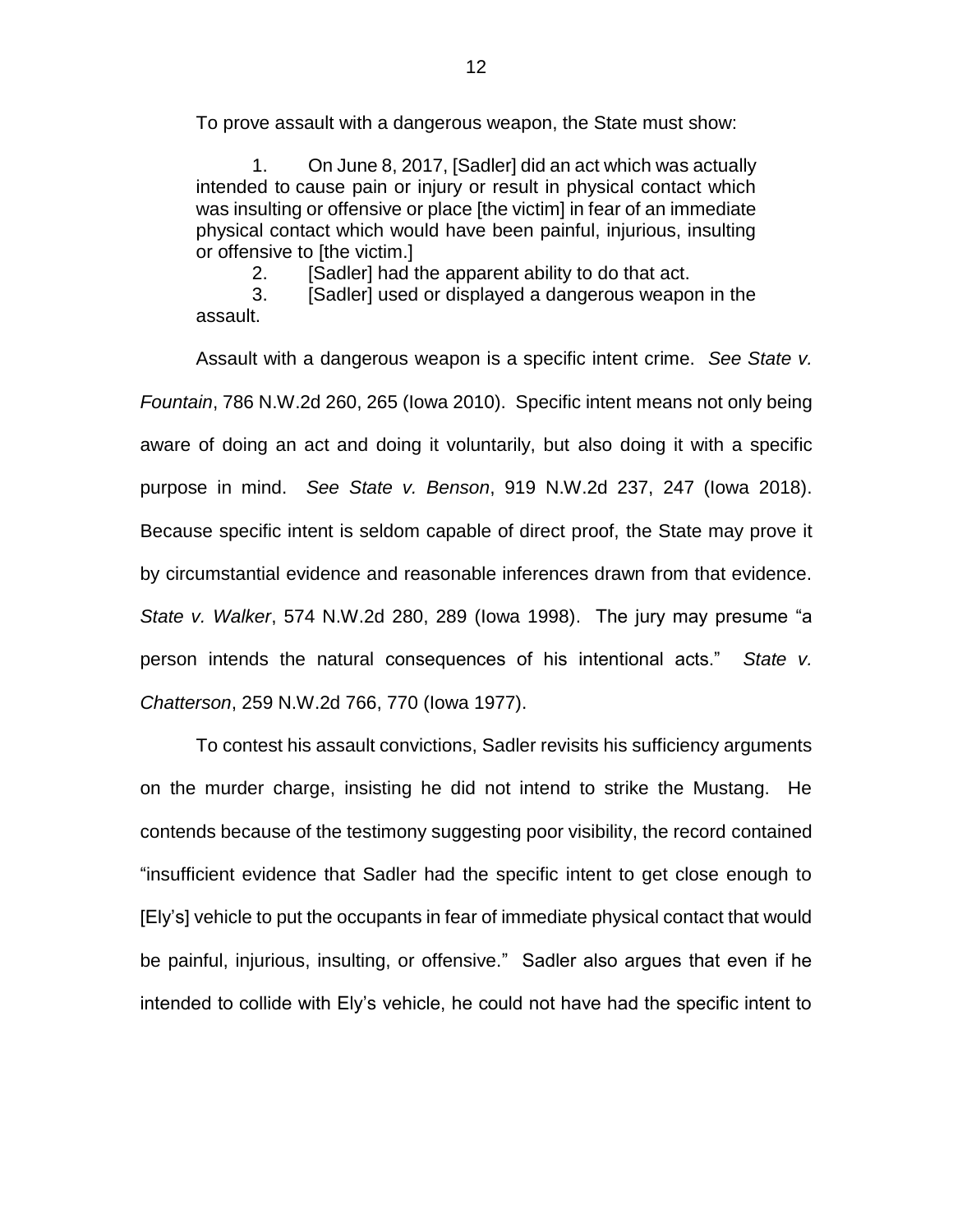injure or incite fear in Sheets, Dimmit, or Torbensen because the record lacked proof that he knew the identity of the passengers. $9$ 

We reject Sadler's argument that the State did not offer substantial evidence of his specific intent to carry out the assaults. As we held above, a reasonable jury could find from the record that Sadler intended to strike the Mustang and acted with malice aforethought. Sadler harbored animosity toward the group leaving his house. He chased them in a flatbed pickup at high speeds. The record supports that Sadler knew Ely was driving the Mustang and had passengers. It was reasonable for the jurors to infer from Sadler's conduct that he intended to injure the passengers or at least place them in fear of offensive contact. We decline to disturb the jury's verdicts.

## **B. Ineffective Assistance of Counsel**

 $\overline{a}$ 

Left to resolve are Sadler's two claims that his counsel was careless in handling the jury instructions.

We review claims of ineffective assistance de novo because they are based in the Sixth Amendment. *State v. Albright*, 925 N.W.2d 144, 151 (Iowa 2019). For Sadler to prevail, he must show counsel failed to perform an essential duty and

<sup>&</sup>lt;sup>9</sup> Sadler did not raise this argument in moving for judgment of acquittal, so we question error preservation. Nonetheless, we find Sadler did not need to know the identities of Ely's passengers to commit assault. His general knowledge of passengers in the vehicle sufficed. *See Jones v. State*, 73 A.3d 1136, 1143 (Md. Ct. Spec. App. 2013) (rejecting argument that defendant must know identity of assault victim); *Commonwealth v. Fierst*, 620 A.2d 1196, 1202 (Pa. Super. Ct. 1993) (in assault case, holding defendant only needed to know someone was in oncoming vehicle, not their particular identity); *see also State v. Elmi*, 207 P.3d 439, 444 (Wash. 2009) (affirming multiple assault convictions where defendant intended to harm one person by firing multiple shots into their house, but more people were present).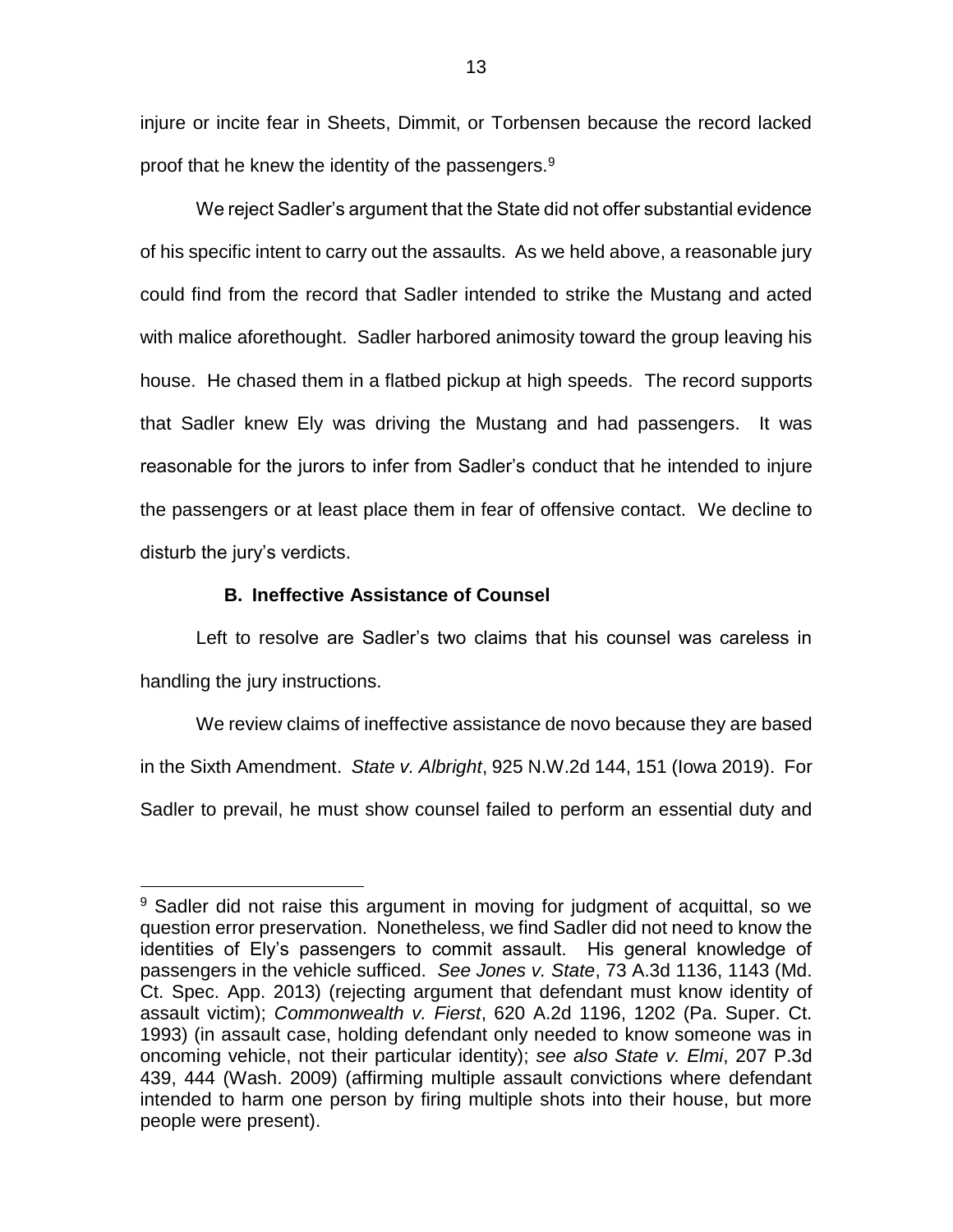prejudice resulted. *See Strickland v. Washington*, 466 U.S. 668, 687 (1984). We presume counsel performed their duties competently, and then we measure their performance against the standard of a reasonably competent practitioner. *Albright*, 925 N.W.2d at 151. Even if Sadler proves the breach-of-duty prong, he must still show prejudice. In this context, prejudice means a reasonable probability that "but for counsel's unprofessional errors, the result of the proceeding would have been different." *Strickland*, 466 U.S. at 694. "A reasonable probability is a probability sufficient to undermine confidence in the outcome." *Id*.

Before reaching the merits, we must decide whether the record is sufficient to assess the adequacy and impact of trial counsel's performance.<sup>10</sup> We often preserve claims of ineffective assistance for postconviction proceedings to allow the parties to develop a complete record and allow counsel to respond. *State v. Truesdell*, 679 N.W.2d 611, 616 (Iowa 2004). Sadler believes the record is adequate to decide this claim on direct appeal. We agree.

## **1. Failure to object to jury instruction on dangerous weapons**

Sadler argues trial counsel should have objected to the last sentence of this jury instruction:

A "dangerous weapon" is any device or instrument designed primarily for use in inflicting death or injury, and when used in its designed manner is capable of inflicting death. It is also any sort of instrument or device actually used in such a way as to indicate the user intended to inflict death or serious injury, and when so used is capable of inflicting death. You are instructed that an automobile is, by law, a dangerous weapon.

<sup>&</sup>lt;sup>10</sup> Effective July 1, 2019, Iowa Code section 814.7(1) states that an ineffective assistance of counsel claim "shall not be decided on appeal from the criminal proceedings." Because Sadler's conviction and sentence occurred before that date, we may address his claim on direct appeal.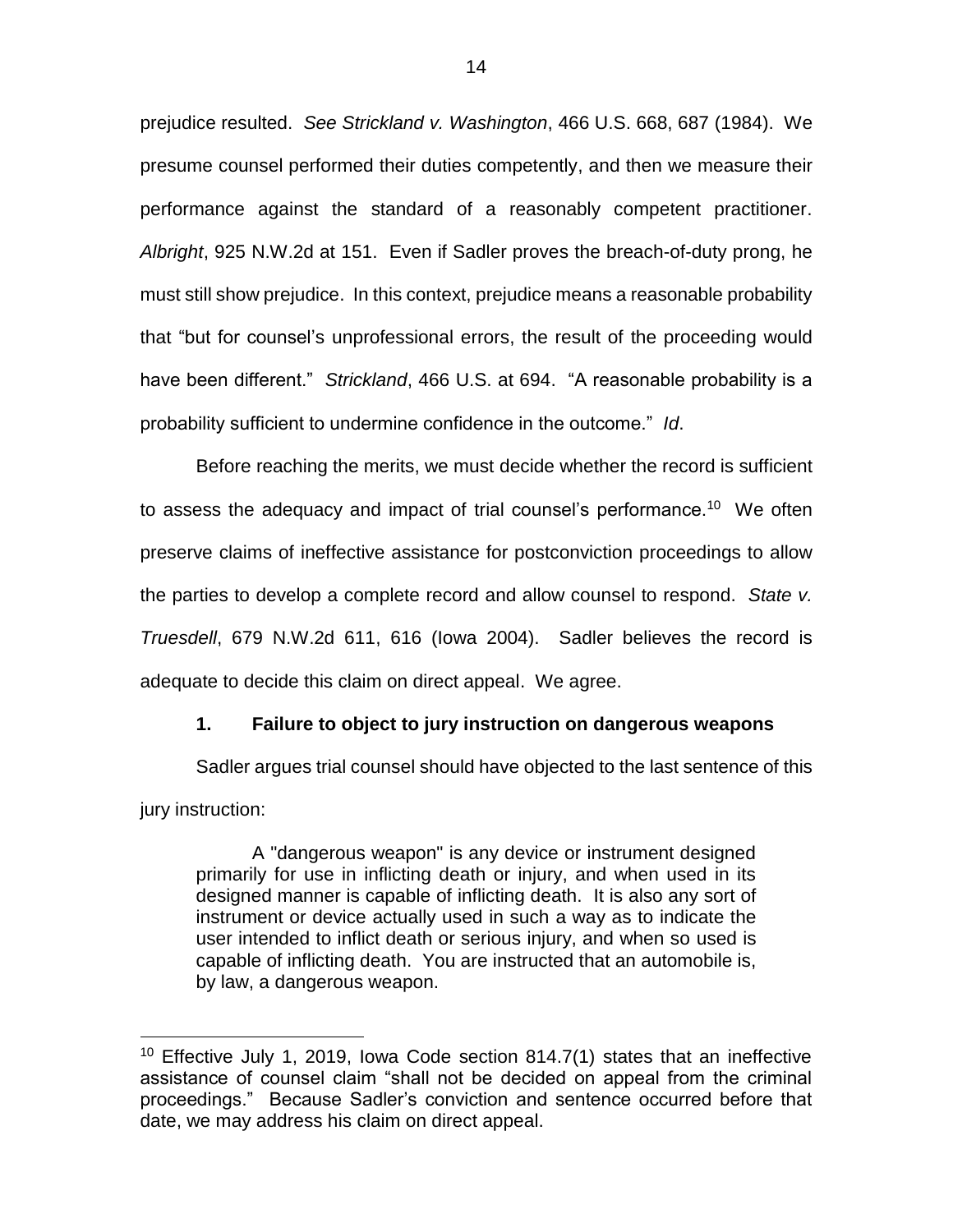Sadler points out that a vehicle is not a per se dangerous weapon under lowa Code section 702.7.<sup>11</sup> And he contends he was prejudiced because the court also instructed the jurors that they could infer Sadler acted with malice aforethought based on his use of a dangerous weapon.

On the breach-of-duty question, we agree with Sadler. Granted, an automobile may be a dangerous weapon if used in a manner to indicate an intent to inflict death or serious injury. *See State v. Oldfather*, 306 N.W.2d 760, 763–64 (Iowa 1981). But that determination should have been left to the jury. Thus, the instruction misstated the law. By failing to recognize the flawed instruction, counsel's performance fell below professional norms. <sup>12</sup> *See State v. Hopkins*, 576 N.W.2d 374, 379–80 (Iowa 1998).

Yet that does not end our inquiry. The question remains whether counsel's omission caused Sadler prejudice. He argues counsel's inaction allowed the jury to automatically infer he acted with malice aforethought. That automatic inference,

<sup>&</sup>lt;sup>11</sup> That section defines a dangerous weapon in three ways: 1) an instrument or device which is "designed primarily for use in inflicting death or injury upon a human being or animal, and which is capable of inflicting death upon a human being when used in the manner for which it was designed," (2) an instrument or device "which is actually used in such a manner as to indicate that the defendant intends to inflict death or serious injury upon the other, and which, when so used, is capable of inflicting death upon a human being," or (3) an instrument or device listed in the statute that has been defined as a dangerous weapon per se, one of which is "any portable device or weapon directing an electric current, impulse, wave, or beam that produces a high-voltage pulse designed to immobilize a person." Iowa Code § 702.7.

<sup>&</sup>lt;sup>12</sup> We must evaluate counsel's representation without the benefit of retrospection. *See Strickland*, 466 U.S. at 689 ("A fair assessment of attorney performance requires that every effort be made to eliminate the distorting effects of hindsight, to reconstruct the circumstances of counsel's challenged conduct, and to evaluate the conduct from counsel's perspective at the time.") But even when viewed in the heat of trial, we see no tactical reason for counsel not to object to the faulty instruction.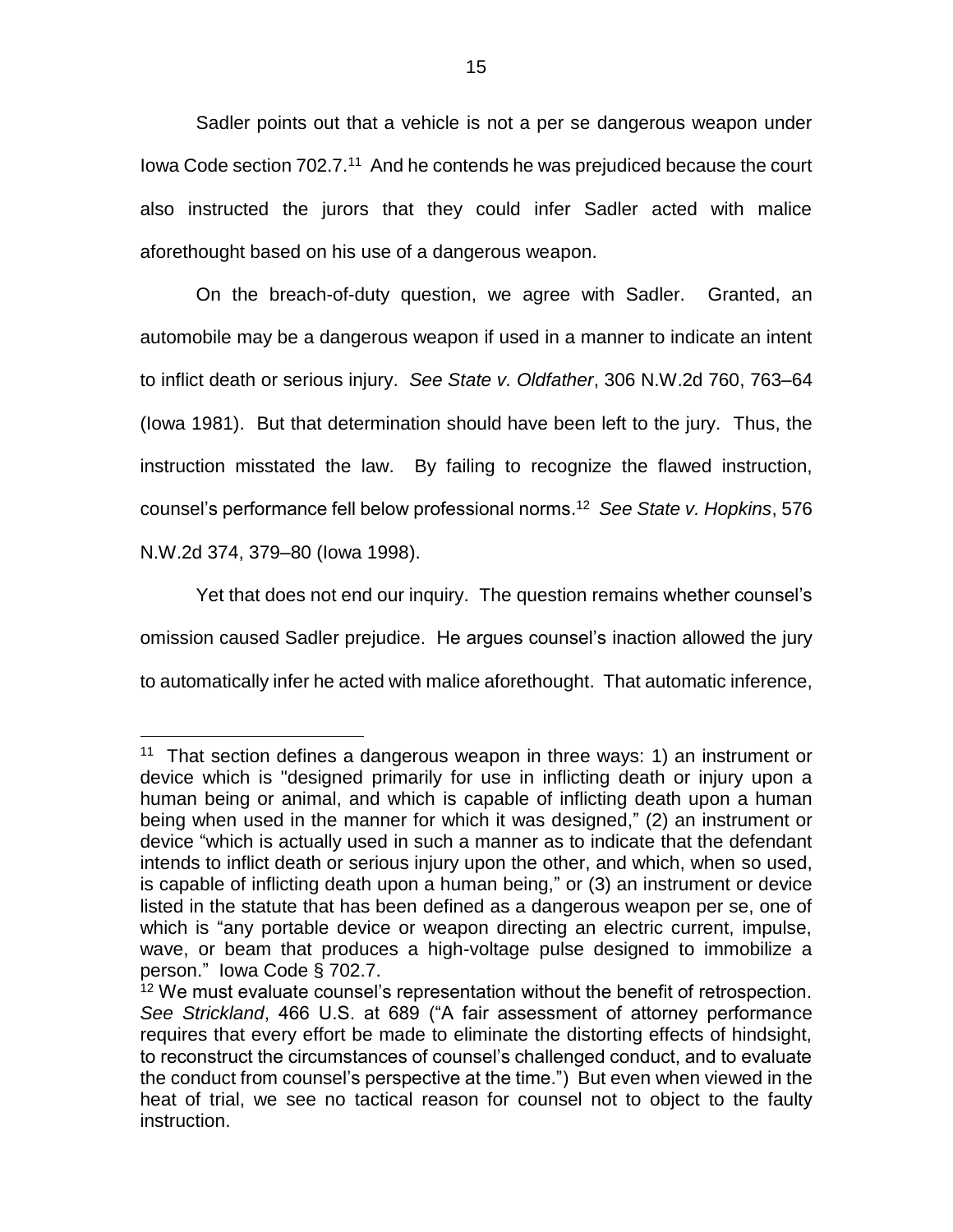he contends, "substantially lessened the State's burden of proof on the malice aforethought element."

On the prejudice question, we disagree with Sadler. We cannot find that had counsel objected to the dangerous weapon instruction, a different outcome was reasonably probable. As described above, the State presented strong evidence that Sadler acted with malice aforethought—even without considering the dangerous-weapon inference.

This case is reminiscent of *State v. Lambert*, where the district court mistakenly instructed the jury that a metal pipe was a dangerous weapon as a matter of law. 612 N.W.2d 810, 815 (Iowa 2000). Lambert argued it was "incumbent upon his attorney to lodge an objection to its submission." *Id*. But the *Lambert* court found no prejudice in counsel's failure to object. "The evidence more than sufficiently proved the elements of the court's definition of 'dangerous weapon' as submitted to the jury." *Id.*

The same was true here. The evidence showed Sadler's actual use of the pickup conveyed his intent to inflict death or serious injury, and when he used the truck in that way, it could inflict death.<sup>13</sup> A dangerous weapon can "encompass almost any instrumentality under certain circumstances" depending on its actual use. *See State v. Greene*, 709 N.W.2d 535, 537 (Iowa 2006); *see also State v. Ortiz*, 789 N.W.2d 761, 767 (Iowa 2010); *State v. Durham*, 323 N.W.2d 243, 245

<sup>&</sup>lt;sup>13</sup> Perhaps misunderstanding the upshot of the dangerous-weapon instruction, defense counsel argued in closing: "you are instructed the vehicle is the dangerous weapon. There are two ways to get there. If you have something like a gun or knife designed to kill or injure, that's by definition a dangerous weapon . Anything else can be a dangerous weapon if you use it in a way likely to cause injury."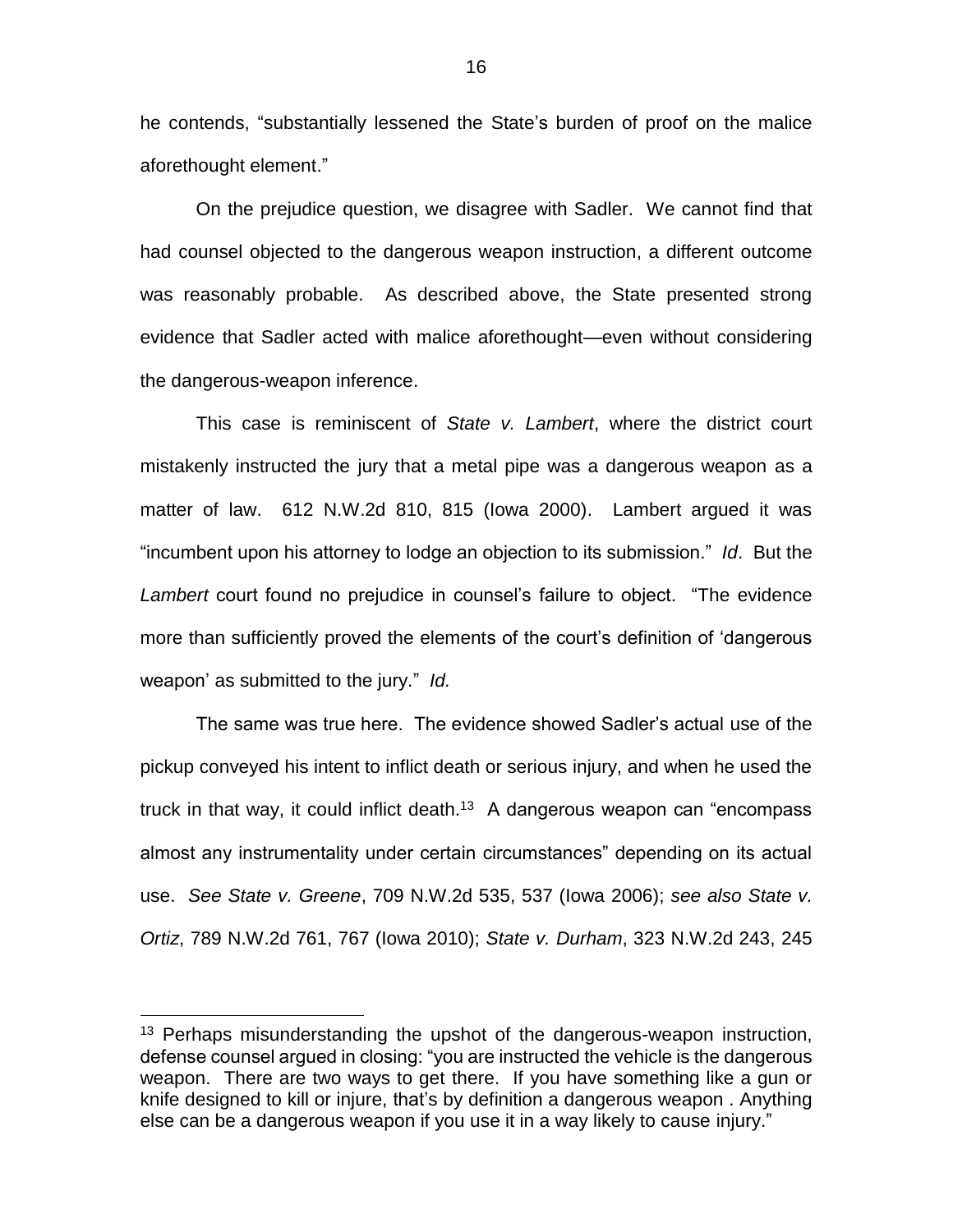(Iowa 1982). Sadler's truck met that definition. He angrily drove the flatbed upwards of 90 miles per hour on a gravel road at night and slammed squarely into the back of a smaller sports car. The impact caused devastating damage to the Mustang, which eventually caught fire. Used in that way, the pickup could inflict death, and in fact did so here.

Given this evidence we find no reasonable probability the trial result would have been different if counsel had objected to the dangerous weapon instruction. The *Strickland* standard for reversal has not been met.

### **2. Failure to request a specific-intent instruction**

Next, Sadler claims his counsel breached an essential duty by failing to request an instruction that informed the jury that assault with a dangerous weapon required proof of specific intent. The court instructed the jury on both general and specific intent. But it did not specify which kind of intent applied to the assault charges. Sadler relies on *State v. Benson*, in which the defendant faced charges of child endangerment, a general-intent crime, as well as assault, a specific-intent crime. 919 N.W.2d 237, 244–45 (Iowa 2018). Benson requested an instruction explaining which form of intent applied to which offense. Because the district court rejected that request, our supreme court found the instructions were "confusing and misleading." *Id*. at 245.

The State distinguishes *Benson*, noting here the district court instructed the jury that second-degree murder did not require a finding of specific intent. So by process of elimination, according to the State, the jury could surmise that the specific-intent instruction applied to the assault charges. We are not sure that inference would have been plain to the jurors. To comply with *Benson*, counsel